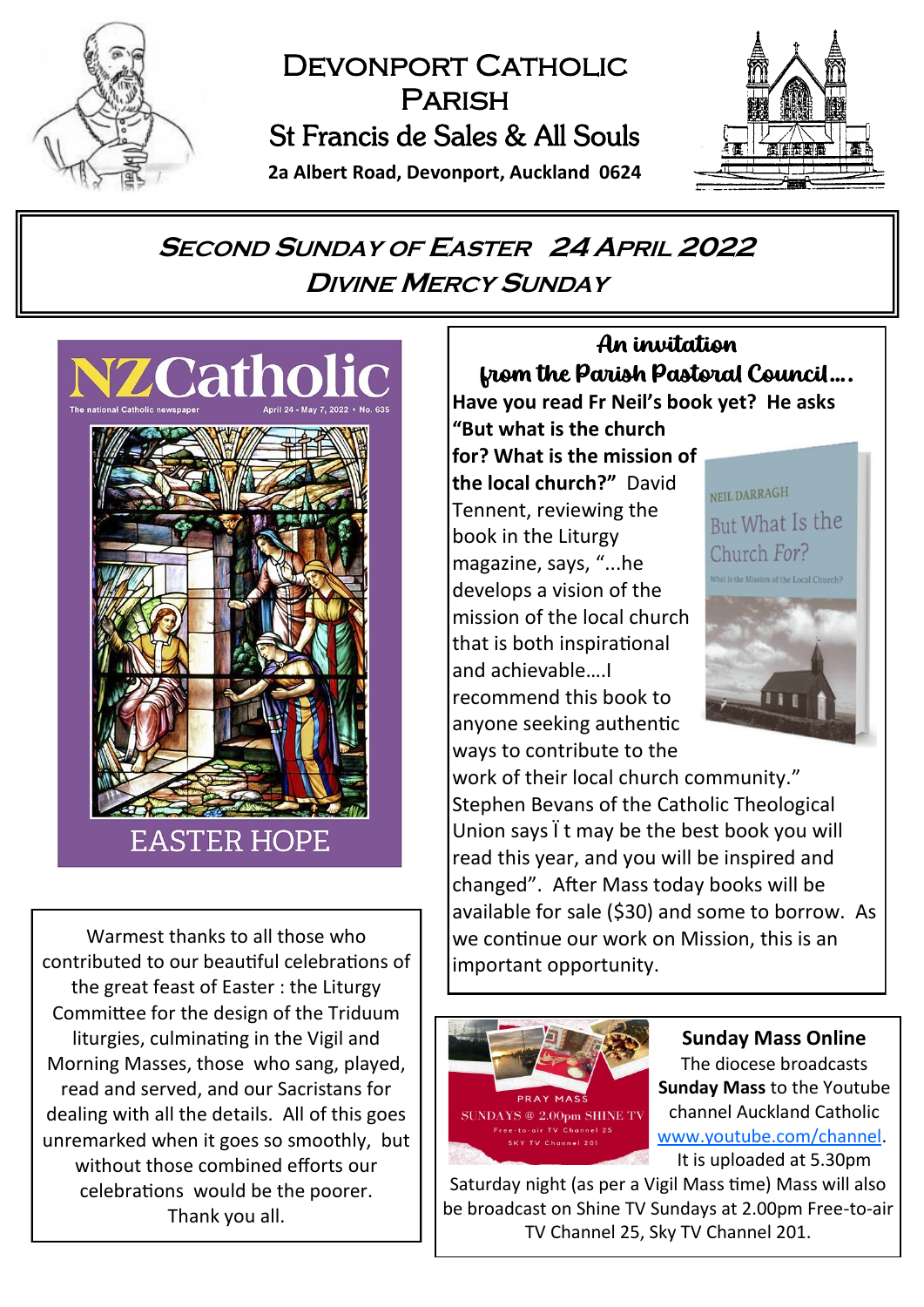The forty days of Lent give way to the fifty days of Easter. Each Sunday focuses on some part of the Easter mystery. This is known as a 'mystagogical catechesis' for the newly baptised at Easter and for the whole church. Together, we reflect on the presence of the risen Lord in our midst.

# **Second SUNDAY of EASTER**

*The Living One* — Divine Mercy Sunday **Acts 5:12-16** The numbers of men & women who came to believe in the Lord increased steadily.

#### **Ps 118: Alleluia, alleluia, alleluia !**

**Apocalypse 1:9-13,17-19** I was dead and now I am to live for ever and ever.

**John 20:19-31** Eight days later, Jesus came.

## **Third SUNDAY of EASTER** *1 May*

*'It Is The Lord'*

**Acts 5:27-32, 40-41** We are witnesses of all this, we and the Holy Spirit

**Ps 30: I will praise you, Lord, you have rescued me.**

**Apocalypse 5:11-14** The lamb that was sacrificed is worthy to be given riches and power.

**John 21:1-19** Jesus stepped forward, took the bread and gave it to them, and the same with the fish.

**Introducers Sat** Clive Sinclair **Sun** Denise O'Shaughnessy<br> **Sun** Karen Rawlinson<br> **Sun** Karen Rawlinson  $(30/4.1/5)$  **Sat** Shawn Pearce-Blom **Readers: (24 Apr) Sat** Liz McMaster Shaun Erasmuson **Sun** Anne Gibson Nevil Gibson (**30/4, 1/5) Sat** Judith Priddy Kath Petrie **Sun** Denise O'Shaugnessy Vanessa Baldy **Communion Ministers: (24 Apr) Sat** Eileen Pearce **Sun** Francisca Knottenbelt (**30/4, 1/5) Sat** Riaan Blom **Sun** Kate Casey





*They shall grow not old, as we that are left grow old: Age shall not weary them, nor the years condemn. At the going down of the sun and in the morning, We will remember them.*

### **There will be Mass on Monday, 25 April, at 9.00am.**

Note: There will not be a parade in Devonport this year, but an online service can be viewed from 10am at this link:

[https://www.youtube.com/watch?](https://www.youtube.com/watch?v=ZS3_vLVBs10) [v=ZS3\\_vLVBs10](https://www.youtube.com/watch?v=ZS3_vLVBs10)

# **Rosary Group Monday, 6pm in the church**

Come & join in, reciting this beautiful prayer. All Welcome

**Christian Meditation from 6.30 pm Mondays**



# WORK WITH US?

De Paul House have provided housing and family support services for those most vulnerable in our community for over 30 years. They are looking for a caring and experienced community support worker/ social worker to join their growing and passionate team. Ideally, you will have some experience in the community/social work sector, but if not, they would still love to hear from you if this is a career you want to pursue and you have the right 'can-do' attitude.

Visit their website for full details: [www.depaulhouse.org.nz/work-with](http://www.depaulhouse.org.nz/work-with-us) [-us](http://www.depaulhouse.org.nz/work-with-us) then submit your CV and cover letter to [ad](mailto:admin@depaulhouse.org.nz)[min@depaulhouse.org.nz](mailto:admin@depaulhouse.org.nz) Applications will remain open until the right candidate is hired.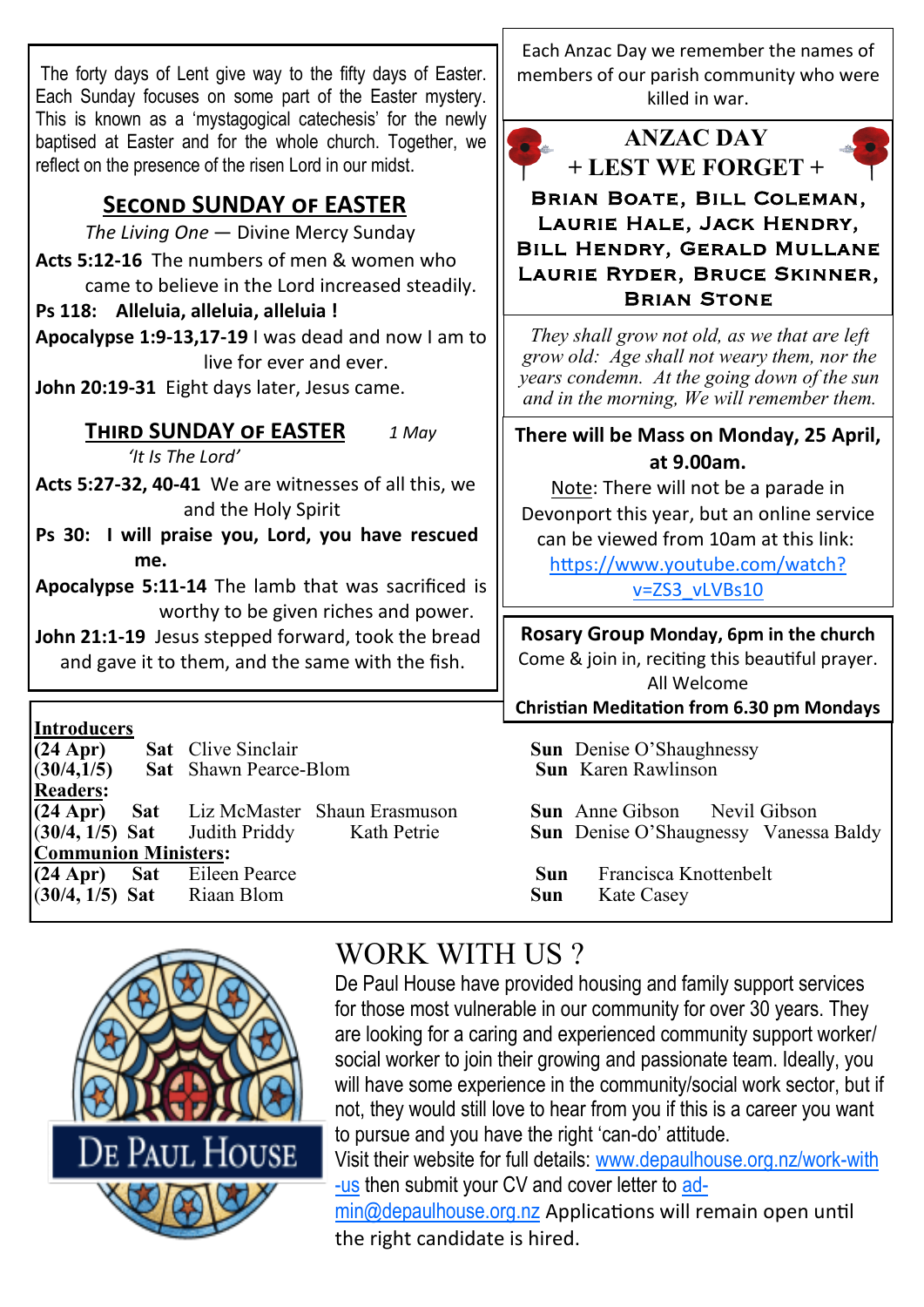#### **Diocesan Notices**

THE WEEK OF PRAYER FOR CHRISTIAN UNITY 2022 runs from 30 May – 5 June. Please join with us to celebrate together in the Ecumenical Prayer Service on Sunday 12th June 2022, 6:30PM |15 Culperry Road |Glendene | Host St Peter's Syrian Orthodox Church. Refreshments after service. Email us pastoraloffice@cda.org.nz for further details

#### **Catholic Education Services – Religious Education & Catholic Character Advisor**

Our Catholic Education Services have a vacancy for a full time Religious Education & Catholic Character Advisor, starting in Term 3. The role is to develop, strengthen and support the leadership role of the Directors of Religious Studies & HOD's Religious Education in Catholic Schools. The role will also provide professional development, formation and resources for teachers in Religious Education and Catholic Special Character.

Applicants will have a tertiary qualification in Religious Education or a commitment to undertake appropriate study, hold current NZ Teacher registration, interest in and experience in teaching religious education in Years 7 to 10, would be advantageous.

#### Please visit our website [https://](https://www.aucklandcatholic.org.nz/staff-vacancies/)

[www.aucklandcatholic.org.nz/staff](https://www.aucklandcatholic.org.nz/staff-vacancies/)-vacancies/ to view the full advert and to apply. Applications close  $13^{th}$  of May.

#### Revised Deadline for Synod Feedback

The diocesan phase of the Synod process continues. In order to give people maximum opportunity to participate the deadline for submissions has been extended until Monday 2 May. If you have not participated, please do so. You don't need to create a formal Synod group just grab some friends or family and spend some time sharing about your experience of being welcomed/ or not by the Catholic community. You can also make an individual submission.

Send your responses to synod@cda.org.nz or through the digital response sheet https:// www.aucklandcatholic.org.nz/synod/synodresponse/ For further information, guidance and suggestions head to https:// www.aucklandcatholic.org.nz/synod/

#### **Parish Vacancy—Parish Coordinator**

St Francis de Sales and All Souls Parish is looking for a new Parish Coordinator who will play a key role in the life of the Parish. This includes reception and welcoming duties, general administrative functions, managing invoicing and reporting processes, and a liaison role with St Leo's School. Familiarity with how a Catholic parish community works is important. This is a part-time opportunity, with hours flexible and negotiable.

Please contact the Parish office for more information and a copy of the position description, please contact the Parish Office, phone 4450078 or

#### **[office@devonportcatholic.org.nz](mailto:office@devonportcatholic.org.nz)**

In line with current Government policy, the successful appointee will need to be vaccinated

The latest NZ Catholic is once again giving us a free digital read - [https://](https://indd.adobe.com/view/3fa6ad33-b255-4dc6-b270-7d281d530553) [indd.adobe.com/view/3fa6ad33](https://indd.adobe.com/view/3fa6ad33-b255-4dc6-b270-7d281d530553)-b255-4dc6 b270-[7d281d530553](https://indd.adobe.com/view/3fa6ad33-b255-4dc6-b270-7d281d530553)

#### *Titipounamu Study & Joy*

**Online Session (Evening): Women in the Scriptures & Mythology Part 2: Women in the Sistine Chapel** with Dr Christopher Longhurst. Sunday, 29 April, 7-8.30pm. ZOOM. Koha/ Donation.

[https://www.studyjoy.nz/events/women](https://www.studyjoy.nz/events/women-in-the-scriptures-mythology/)-in-the -scriptures-[mythology/](https://www.studyjoy.nz/events/women-in-the-scriptures-mythology/)

Please also see additional information about Esther, Judith and Miriam here:

[https://www.studyjoy.nz/2022/04/09/miriam](https://www.studyjoy.nz/2022/04/09/miriam-esther-judith/)esther-[judith/](https://www.studyjoy.nz/2022/04/09/miriam-esther-judith/)

**Interview with Michael Mangan on Liturgical Music:** [https://www.studyjoy.nz/2022/04/13/](https://www.studyjoy.nz/2022/04/13/michael-mangan-on-muffin-talk/) michael-[mangan](https://www.studyjoy.nz/2022/04/13/michael-mangan-on-muffin-talk/)-on-muffin-talk/

For more information and registration: [www.studyjoy.nz](http://www.studyjoy.nz)